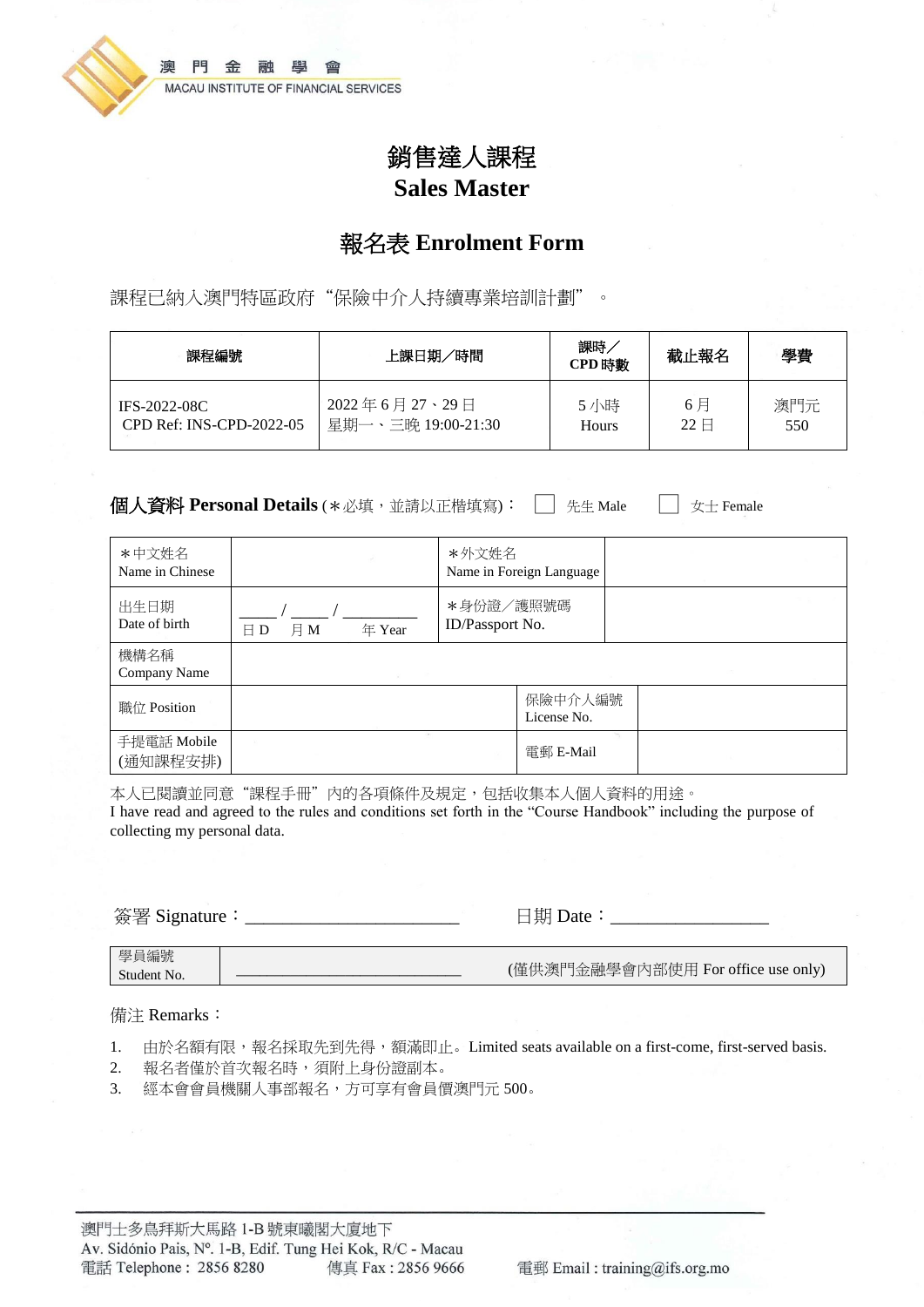

# 銷售達人課程 **Sales Master**

### 課程簡介 **Introduction**

課程旨在讓學員了解如何能從人群中脫穎而出,吸引客戶,提升銷售技巧和競爭力。 銷售達人應擁有極强的洞察力,能及時洞悉客戶心意,從而令生意興隆,客戶源源不 絕。掌握如何從【行爲】看到【心理】是至關重要的技能,令學員在職場上得心應手, 提高銷售效率,達到工作目標,同時亦可應用於生活中,令人際關係得以改善。

#### 課程對象 **Target Audience**

本課程為本澳金融從業員以及任何其他對該課題有興趣人士而設。

#### 導師 **Instructor**

本課程導師為 Julia Leong,權有澳大利亞培訓與教育四級證書文憑及 DISC 專業顧問資 格,且多年擔任知名國際及大型企業管理職務,以及教授各類型培訓項目,包括人力 資源、人才培訓及發展、銷售業務、前綫管理等,擁有豐富實踐經驗。導師認爲理論 和實踐同樣重要,希望用互動式教學啓發學員「知行合一」。

#### 課程證書 **Course Certificate**/持續專業培訓時數 **CPD hours**

出席率達 100% 的學員方可獲頒授課程證書及獲得持續專業培訓時數。學員若遲到或缺 席超過 15 分鐘,將不獲頒授課程證書及不能獲得持續專業培訓時數。學員請務必於每 節課準時到達,並緊記於每一節課上課前及完結後在出席記錄表上簽名。

#### 其他課程資料 **Other Course Info.**

| 語言 Language                                 | 粵語授課,中文講義                                     |
|---------------------------------------------|-----------------------------------------------|
| 查詢 Enquiry                                  | 請電溫先生 8297 2612,或李先生 8297 2626,或譚先生 8297 2610 |
| 澳門士多鳥拜斯大馬路 1-B 號東曦閣大廈地下澳門金融學會<br>上課地點 Venue |                                               |